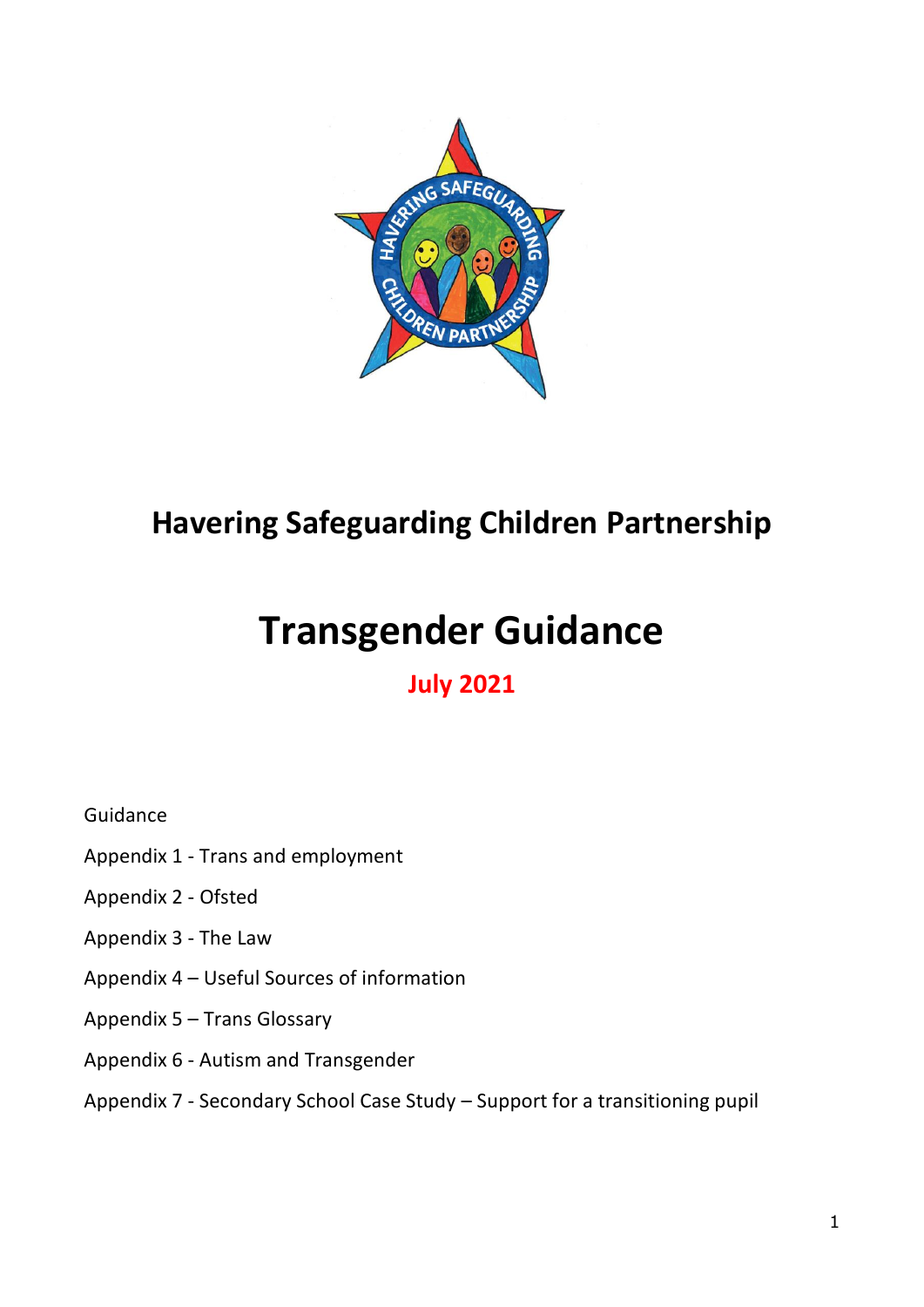## **Havering LSCB Transgender Guidance**

#### **Introduction**

Gender is often an important part of an individual's identity and developing a positive sense of gender identity is part of growing up. However, gender identity is often complex and there is a spectrum of gender which is wider than just boy/ man or girl/ woman.

Trans is an inclusive term for people who identify themselves as transgender or transsexual. The word trans can be used without offence (as an adjective) to describe people who:

- Identify as someone with a different gender from that in which they were assigned at birth and may seek gender affirming healthcare and medical transition;
- Choose to dress in the clothing typically worn by the other gender.

According to Home Office research, trans people may comprise 1% of the population: possibly one teacher and several children in each school. They do not by necessity share anything in common with each other beyond the experience of gender incongruence, where their gender identity, or inner feeling of self as a woman or a man, does not coincide with assigned sex at birth or the gender norms attributed to their sex.

Being transgender is not the same as, and should not be confused with, 'cross dressing', transvestism, or sexual orientation. Being transgender is not a life style choice, nor a facet of sexual orientation, nor a disease.

Schools are committed to being fair and inclusive and will not discriminate against any member of the school community who is undergoing, or who has undergone, gender reassignment.

#### **Developing a whole school approach to supporting trans children and young people**

As with any child or young person with a protected characteristic, a whole school approach is needed to support and keep safe trans and gender questioning children, young people and staff. The school:

- Acknowledges there will be trans people within the school community as parents and carers, staff, governors and children and young people, and that they will positively enrich the school community;
- Ensures trans issues and transphobia is acknowledged across the school policy framework;
- Closely monitors all areas of the curriculum and resources to ensure that they do not contain gender stereotypes or transphobic material;
- Ensures that the curriculum and PSHE is used to challenge gender stereotypes, support the development of a positive sense of gender identity, develop understanding of trans issues and prevent transphobia;
- Effectively challenges, records and deals with transphobic abuse, harassment and bullying (e.g. name-calling, derogatory jokes, graffiti, unacceptable or unwanted behaviour, intrusive questions);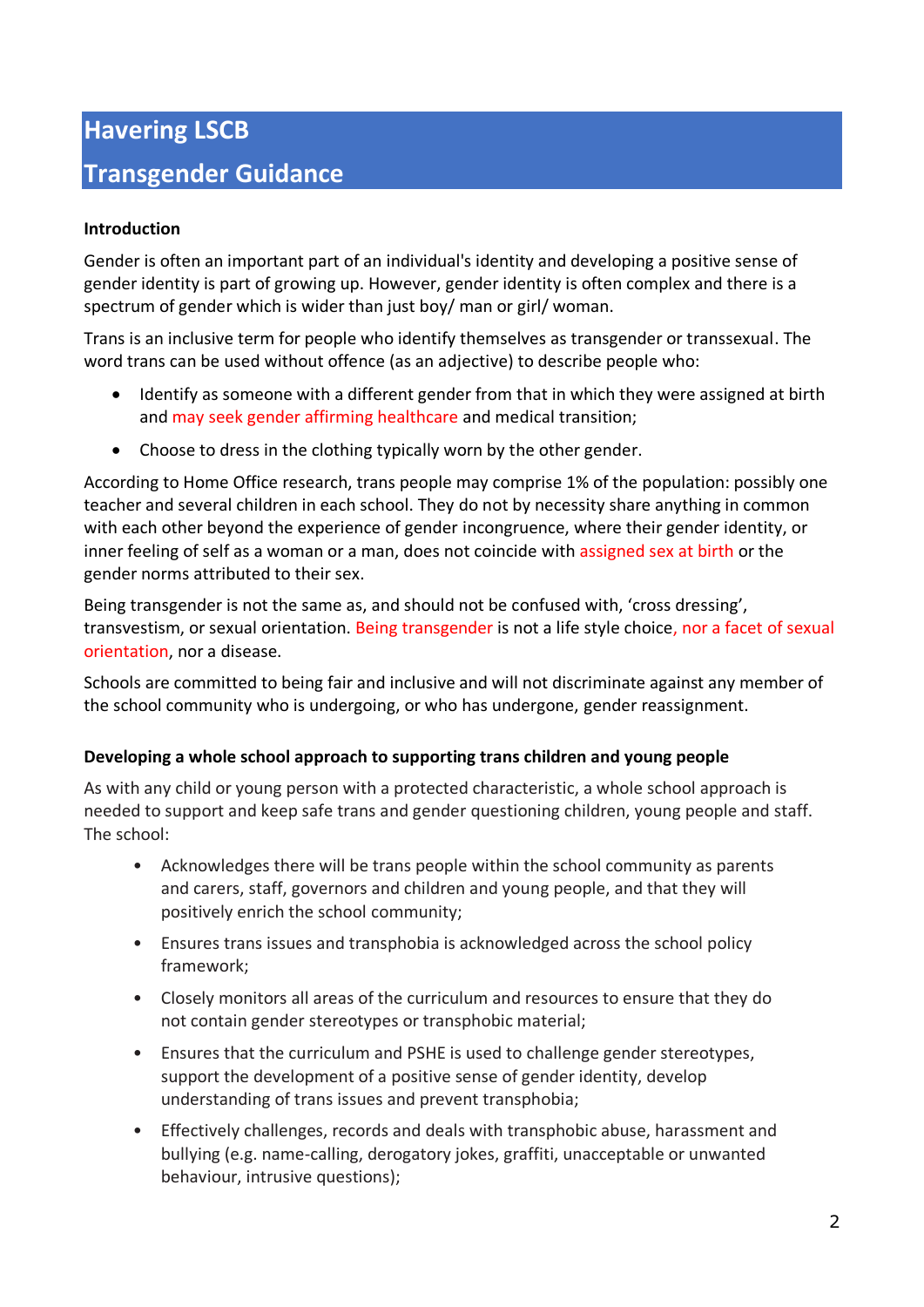- Includes trans issues in equality training for staff and governors;
- Creates an environment in which all staff and pupils, whatever their gender identity, feel equally welcome and valued;
- Provides appropriate support to children and young people who identify as trans.

#### **Principles**

In developing practice to support trans children, schools should try to follow these principles:

- Listen to the child, their parents, carers and siblings. Wherever possible follow their lead and preferences;
- No child should be made to feel that they are the ones who are causing problems or that they owe anything to their school in return for being treated with the equality they deserve and are legally entitled to;
- Avoid seeing the child as a problem and instead see an opportunity to enrich the school community and to challenge gender stereotypes and norms on a wider scale;
- Avoid where possible gender segregated activities and where this cannot be avoided, allow the child to access the activity that corresponds to their gender identity;
- Challenge bullying and discrimination;
- Promote positive attitudes to gender diversity by including trans issues within activities relating to discrimination, hate crime, diversity, inclusion, RSHE and PSHE.

#### **Listening to the child**

Trust the young person, what they are presenting is their reality at this time. You may not be familiar with their feelings and ideas, but school should be their safe space. Assuming something is 'a phase' is not supportive and not constructive. If a young person changes their presentation again this is a valid form of development, self-expression and understanding their sense of self.

#### **Schools should ensure**

- Policies are inclusive of trans pupils and cover situations where boys and girls are treated differently (such as PE);
- Records are updated, and gender markers changed in consultation with the pupil and their family;
- Absence for medical appointments should be granted in the normal way according to established policy, ensuring the privacy of the young person;
- Equalities should be embedded in the curriculum, and gender should be covered along with other protected characteristics;
- Issues surrounding toilets, changing facilities, PE and games lessons, school trips, exchanges and overnight stays should be addressed on a case-by-case basis in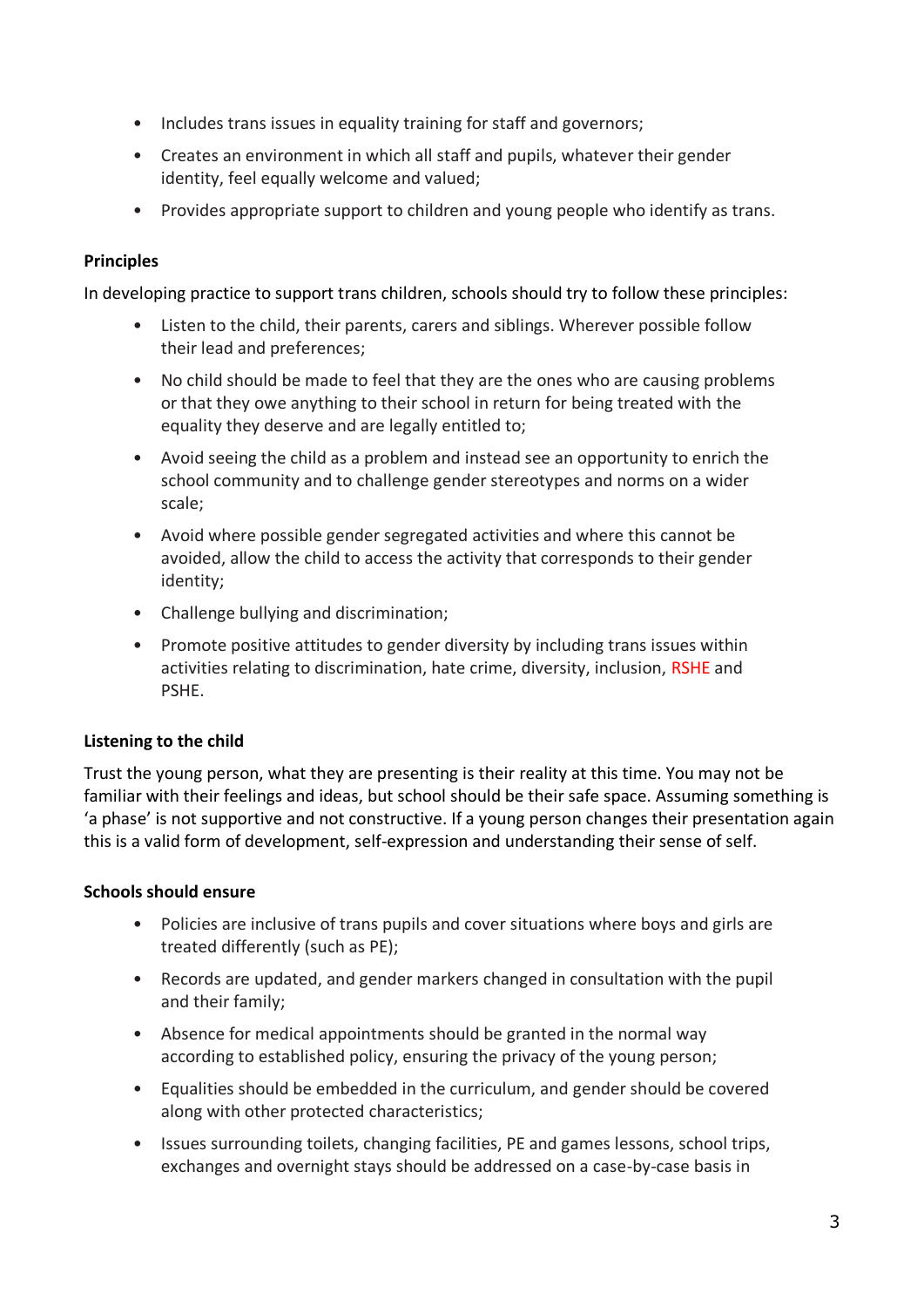consultation with the young person and their family;

• School uniform should not present a problem for transitioning pupils, and they should expect to follow the dress code for their acquired gender.

#### **Trans children in the classroom**

- Trans children are children, and they have the same needs as other children. Teaching and learning should not be affected by a trans pupil in the class;
- Use the pupil's chosen name and pronouns. If you get it wrong, apologise, correct yourself and move on without drawing undue attention to the oversight;
- Avoid discriminating between boys and girls. When boys and girls share the same experience, there is no need to make special arrangements for trans children;
- Where boys and girls are treated differently (for example, in PE lessons), report any difficulties / concerns promptly to the school (DSL / Headteacher);
- Be alert to transphobic teasing, tormenting and bullying, and address them in line with school behaviour policy;
- Protect the privacy and dignity of trans pupils in the same way that you would any pupil, and never talk about them to third parties.

#### **Terminology and language**

The correct terminology and language should be used and to do this there may need to be some education in lessons around sexual orientation and gender so that staff and pupils have a clear understanding that sexual orientation and gender identity are two completely different things. For the matter of fairness and inclusion it is extremely important that the correct gender, name and pronouns are used correctly to address transgender pupils.

The trans person should be referred to by their preferred pronouns (e.g. *he, she, they, zie, zim, zir*) and title (e.g. *Mr, Miss, Mrs, Ms, Mx*) and the school has a duty to ensure that this is understood by everyone. Mistakes are to be expected in the weeks after transition but, when this happens, a quick apology and correction should be offered.

#### **Names and pronoun change**

Respecting a child or young person's request to change name and pronoun is crucial in supporting and validating that young person's identity. Some transgender children and young people may wish to change their name to make it in line with their chosen identity. Although they may not have changed their name legally, individuals have the right to choose the name by which they are known by staff and fellow pupils. It is important to consistently use preferred pronouns and names to protect a child or young person's confidentiality, and to not 'out' them in ways that may be unsafe and exposing.

A change of name by deed poll is not required to make a change to school records on systems such as SIMS. In England, Department for Education (DfE) guidance allows schools to amend the gender of any pupil at any time within their own management information systems. Unique Pupil Numbers and Unique Learner Numbers are linked with legal names (that is the name under which a pupil starts their education, often the name on their birth certificate), but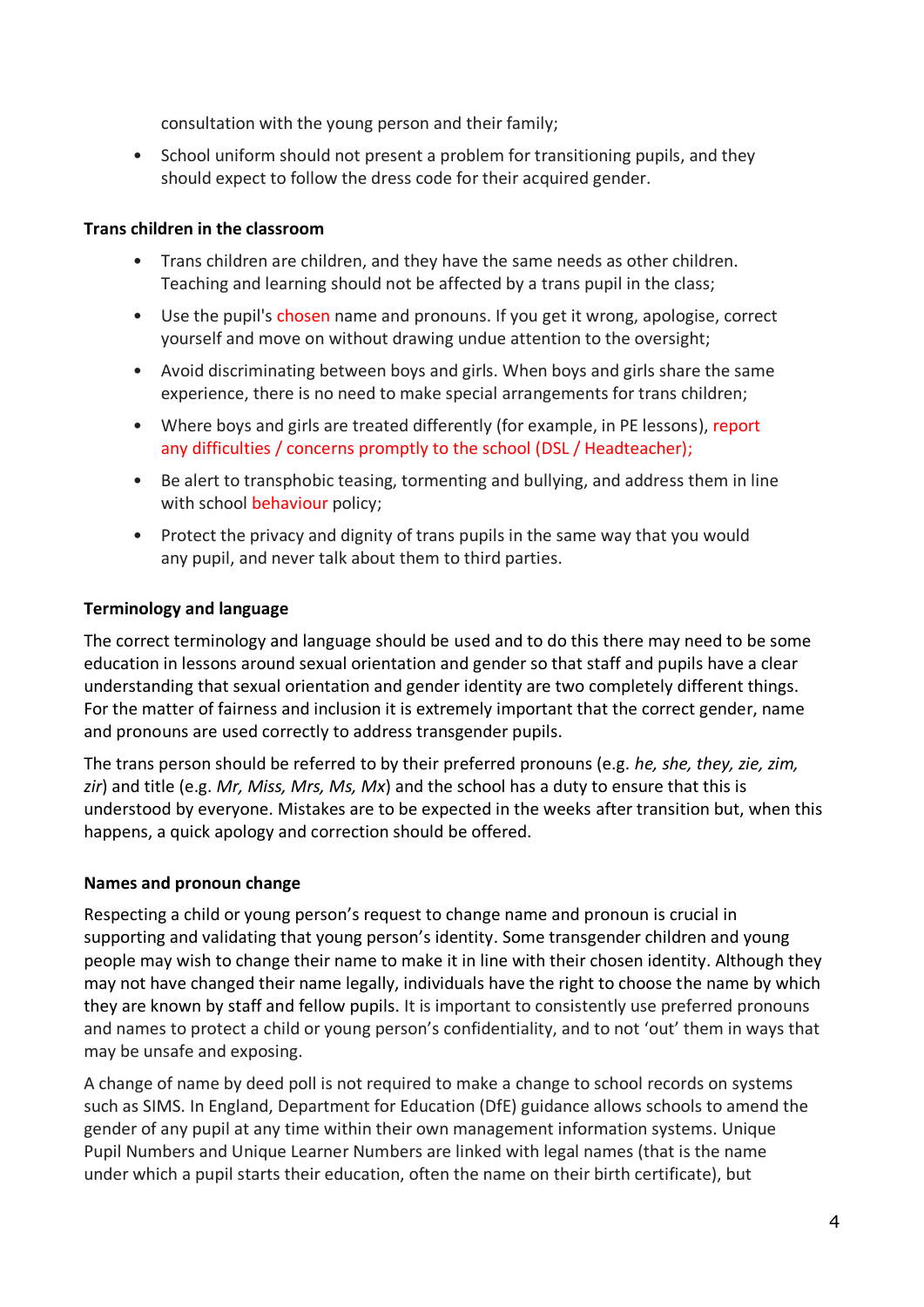preferred names can be used extensively, including official registers.

#### **School Records.**

When a staff member or pupil transitions, school records should be updated with their new name, gender marker and preferred title. Electronic resources, including management information systems (SIMS), should not indicate the previous name nor refer historically to the transition. Paper records are more difficult to update but all reasonable steps should be taken to protect the pupil or staff member's privacy. The school community cannot be expected to suddenly forget the trans person's past identity, but they do not need to be reminded. Going forwards, the trans person should be referred to exclusively in their acquired gender.

#### **School Attendance**

The School will make reasonable adjustments to accommodate absence requests for any treatment or appointments with external sources in line with their absence policy.

It is possible that the young person may be accessing support from outside of school, so provision must be made for the pupil to be absent from school, but confidentiality must be maintained at all times when complying with absence procedures. Sensitive care will be taken when recording the reason for absence. The young person may need time off for a medical appointment and it should be recorded as an M code rather than being off sick.

#### **Transition and medical intervention**

Transitioning can be in two ways – social and medical - although not all trans people seek medical transition, and many people's social transitions are different

Usually social transitioning is a first step. A non-judgemental attitude, support and advice is essential for the child. It might include a name or pronoun change, using facilities appropriate for their gender (toilets, changing), dressing in their identified gender.

Medical transition which involves seeking gender affirming healthcare is usually done in partnership with a Gender Identity Clinic (GIC).

The pupil or staff member may need to attend medical appointments pertinent to their transition. The school must not treat absence because of gender affirming healthcare less favourably than they would treat absence due to sickness or injury. The same principle applies to time off for any surgery and convalescence.

While most support for young trans people in schools will be around the social aspects of transition and only some trans young people will want medical transition, it will be the case that for any young person undergoing medical transition, there will be an impact on their time at school. An understanding of some of the key stages of medical transition will enable school staff to be supportive.

Medical treatment is provided in a series of phases that include:

- A Psychological assessment and counselling. Initially this would happen locally with a CAMHS worker who can then refer to a Gender Identity Clinic.
- Medication to block the production of the natural hormones that feminise or masculinise the body during puberty. This may be followed by prescribing hormones to masculinise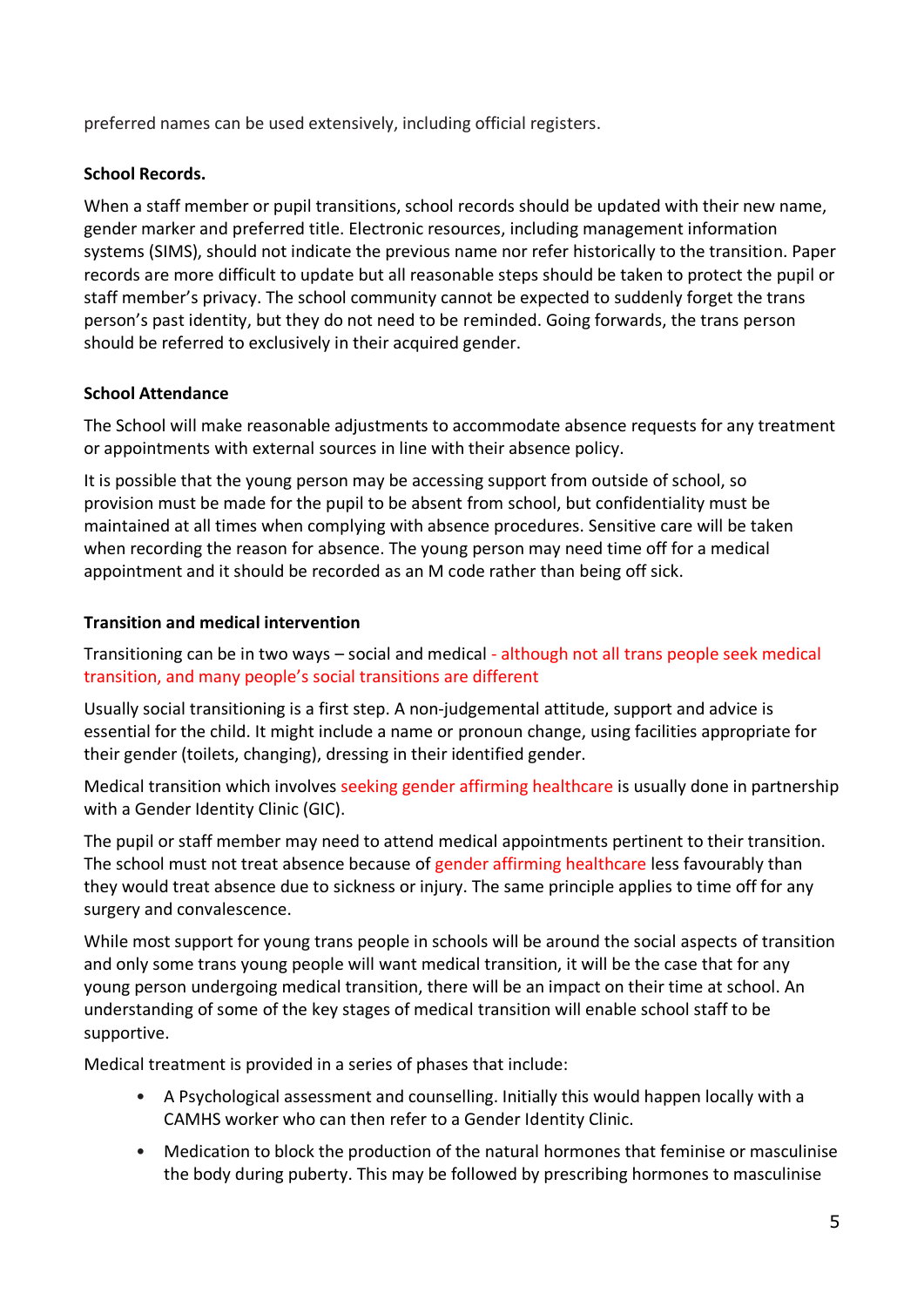or feminise the body.

• Gender affirming surgeries are not usually carried out until a person is over 18 years.

Coming to terms with your gender identity if you are trans can be a difficult time for any person and starting the initial stages of medical transition can be particularly demanding for the young person and their family. It is a time where support could be needed. If a school has a counsellor they should be knowledgeable of trans issues and the potential challenges the young person may face in school. Mental health can be impacted during transition for a multitude of reasons; therefore, recognition needs to be given and adequate support must be in place around this.

It is possible the young person may be accessing support outside school, so provisions must be made in order for the pupil to be absent from school but to also maintain their confidentiality at all times when complying with absence procedures. The pupil may need time off for a medical appointment and it should be recorded as an M code rather than being off sick.

#### **School Photos**

Trans children may feel fine with having their photograph taken at school, but steps must be taken to ensure that these images do not reveal any confidential information. The School will always seek parental/carer permission to publish photos in line with the school policy.

#### **Transphobia and Bullying**

It is important to remember that while trans and gender non-conforming children (including gender non-conforming cis children) may face problems in some areas of their lives, these problems are not caused by being trans but by society's attitude towards people who are trans or who do not conform to gender norms. Transphobia can be defined as an irrational fear, hatred and abuse of trans people and people who do not conform to traditional gender norms. Transphobia can take many forms including direct or indirect pressure on trans people to conform to their perceived gender.

Transphobia is never acceptable and must be prevented; all forms of bullying are unacceptable in the school. The school must be a safe space for the young person, prejudices, bullying and lack of understanding should be addressed.

Schools have robust anti-bullying policies. In line with this policy, transphobia incidents (real world and online) will be recorded and dealt with in the same manner as other incidents that are motivated by prejudice, e.g. racist or homophobic incidents.

#### **Physical Education**

Sports and Physical Education is a key aspect of the national curriculum and the physical and mental well-being of young people. Physical Education develops pupil's competence and confidence to take part in a range of physical activities that become a central part of their lives, both in and out of school.

A young Transgender person has the same right to Physical Education as other young people. With regard to young Transgender people at school, there should be reasonably few, if any, issues regarding participation within the sports of their true gender.

There may be sports where, as puberty develops, male to female (M2F) trans participants may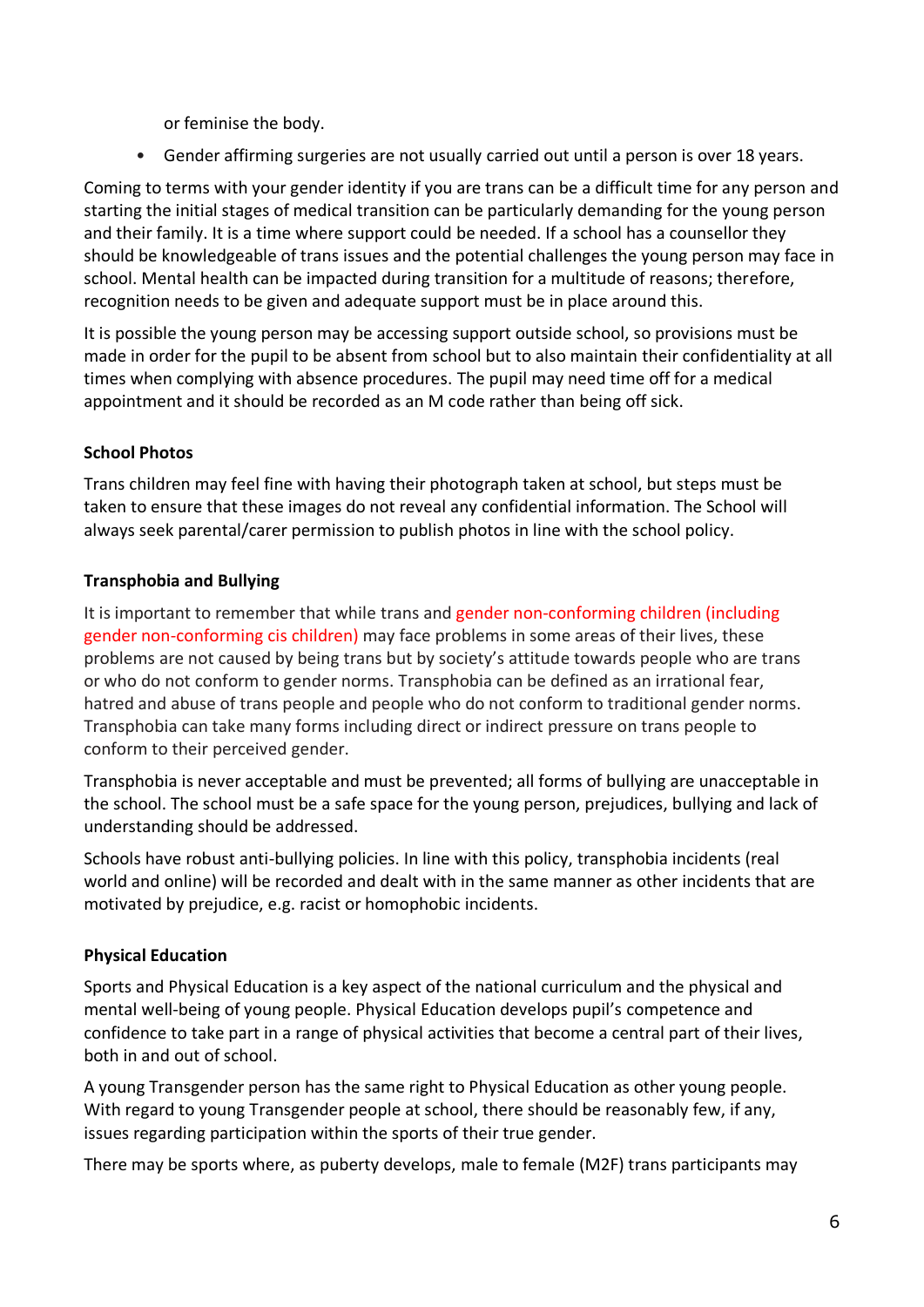have a physical difference to other girls but this should not present a problem within a carefully and sensitively managed lesson context. The issue of physical risk within certain sports should also be managed properly within the lesson context rather than preventing young Transgender people from participating (which would be discriminatory).

If a pupil is binding their chest, they should be monitored carefully during particularly physical activities and in hot weather. There is a chance that the binding could cause discomfort or even impair breathing. Short breaks from activity could be offered discreetly.

It may be that due to the nature of contact and physicality of sports such as rugby, the school would consider whether a Transgender person participating in full contact lessons is appropriate towards the latter stages of puberty.

Trans and gender questioning pupils should be permitted to participate in competitions and sports days in a manner consistent with their gender identity if they wish to do so. It is unlikely that pre-puberty there would be any issues with a trans child competing and representing the school. In the case of competitive secondary sports, schools may need to seek advice from the relevant sporting body. The handling of changing facilities at an 'away game' would also have to be sensitively managed.

#### **Changing Room Facilities**

The use of changing rooms by trans pupils should be assessed on a case-by- case basis in discussion with the trans pupils. The goal should be to maximise social integration and promote an equal opportunity to participate in physical education classes and sports, ensuring the safety and comfort, and minimising stigmatisation of the pupil. In most cases, trans pupils should have access to the changing room that corresponds to their gender identity. This approach is underpinned by the Equality Act 2010, whereby refusing a child or young person access to the changing room of their true gender identity would constitute an act of discrimination.

Any pupil who has a need or desire for increased privacy, regardless of the underlying reason, should be provided with a reasonable alternative changing area, such as the use of a private area (e.g. a nearby toilet stall with a door, an area separated by a curtain, or a nearby office), or with a separate time to change (e.g. using the changing room that corresponds to their gender identity before or after other pupils). Any alternative arrangement should be provided in a way that protects the pupil's ability to keep their trans status confidential.

When competing at another school or outside venue, school staff should ensure there is appropriate sensitive provision available.

#### **Swimming lessons**

The pupil should be given the choice as to whether they wish to take part in swimming lessons or not. If the trans pupil wishes to take part in swimming lessons then a risk assessment of the changing facilities should be completed. There should be careful consideration, in consultation with the pupil and in line with the health and safety policy of the leisure centre or swimming pool's health and safety procedures. For example, it may be against health and safety regulations to wear a t-shirt in the swimming pool and therefore would be more appropriate for a F2M (female to male) pupil to wear an all-in-one wetsuit or similar.

#### **Toilet Facilities**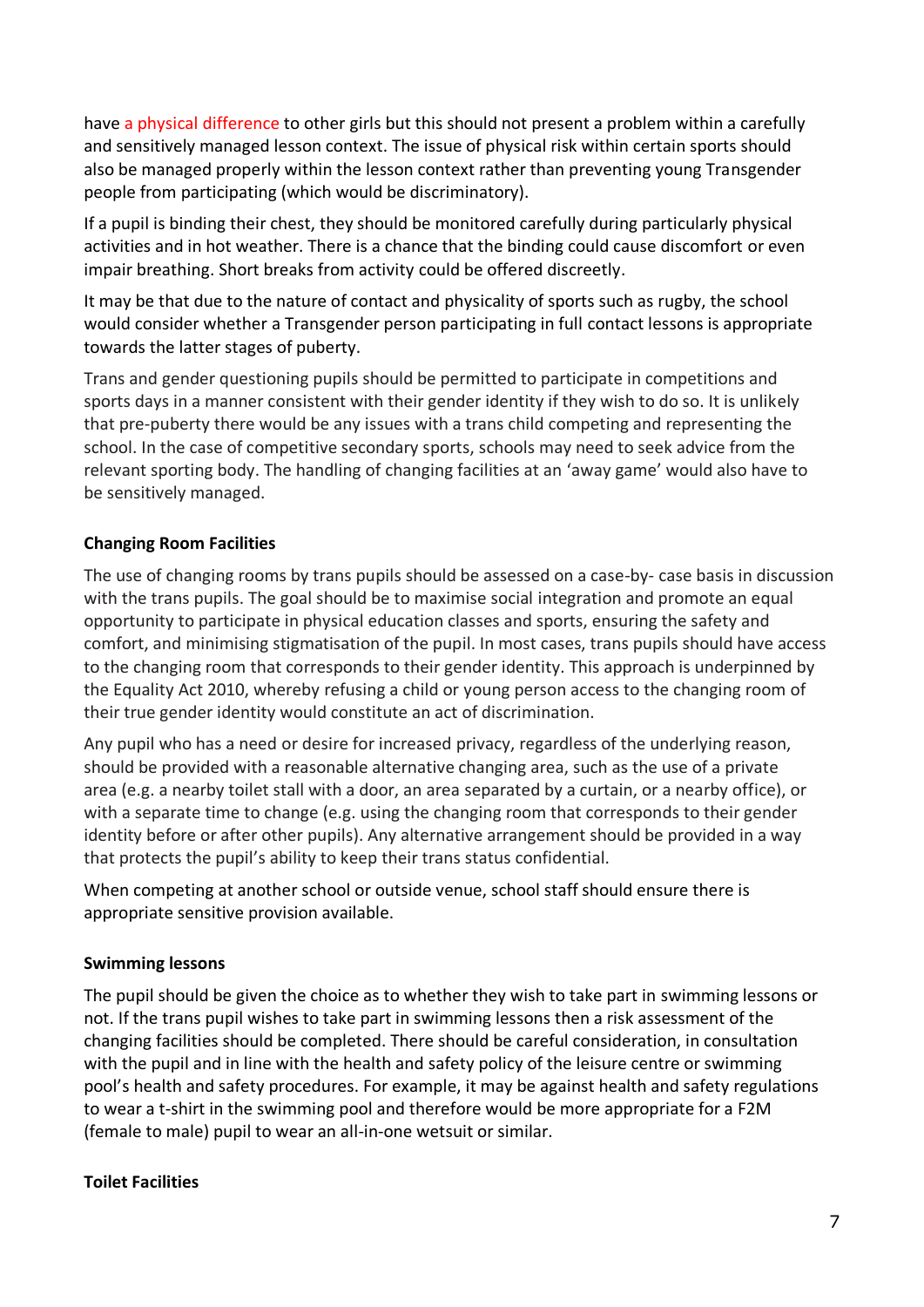The School would make arrangements by consulting with both the child and parents when making a decision on toilet facilities, considering the facilities available within school. Adaptations would be made to consider the wishes and needs of the parents and child.

Pupils have the right to access the toilet that corresponds to their gender identity. Any pupils who have a need or desire for increased privacy, regardless of the underlying reason, should be provided access to a single stall toilet, but no pupil shall be required to use such a toilet.

Ideally schools would provide single stall toilets that can be used by all. If need be, a member of staff can be allocated during break times to ensure that pupils feel safe while using the facilities. Some cis gendered females, however, have expressed concerns about these toilets and the fact others might know they have their periods because of time spent in the toilet – there may be a case for also exploring how this range of needs can be met.

#### **School Uniform**

Trans and gender questioning pupils have the right to dress in a manner consistent with their gender identity or gender expression. By providing a choice of approved items of uniform and allowing pupils to choose what they wish to wear, schools will allow for regulated structure but without exclusion. Indeed, many female-born pupils prefer to wear trousers to school or may have religious or faith-based reasons for doing so.

Care should be taken to ensure that trans identified children and young people are supported fully during this time. Staff training is paramount to ensure that all staff understand what it means to be trans and exactly why a child or young person may be dressing differently. Remember that a pupil who identifies as a trans girl but was assigned male at birth, is not a 'boy dressed as a girl', but is a girl who outwardly at this point resembles a boy. By allowing a trans child or young person to dress in clothes which they feel comfortable with, schools empower them to express themselves by bringing their outward appearance in line with that of their internal gender identity at that point in time.

#### **Residential Trips**

Careful consideration and preparation are needed where a transgender pupil is taking part in a residential trip – to exclude a transgender pupil would be contravening the Equality Act.

The sleeping arrangements will need to be thought about carefully before the trip takes place. Risk assessments should be carried out prior to residential trips so that reasonable adjustments can be made to allow the pupil to participate. As far as possible, trans pupils should be able to sleep in dorms appropriate to their gender identity. Some trans children and young people may not feel comfortable doing this and in such cases alternative sleeping and living arrangements should be made.

Schools and colleges should consider and investigate the laws regarding trans communities in countries considered for school visits. The International Lesbian and Gay Association (ILGA) have information on their website about countries that pose a risk to trans individuals.

#### **Vaccinations**

The School will allow any gender specific vaccinations to be carried out at the GP's surgery to eliminate any embarrassment.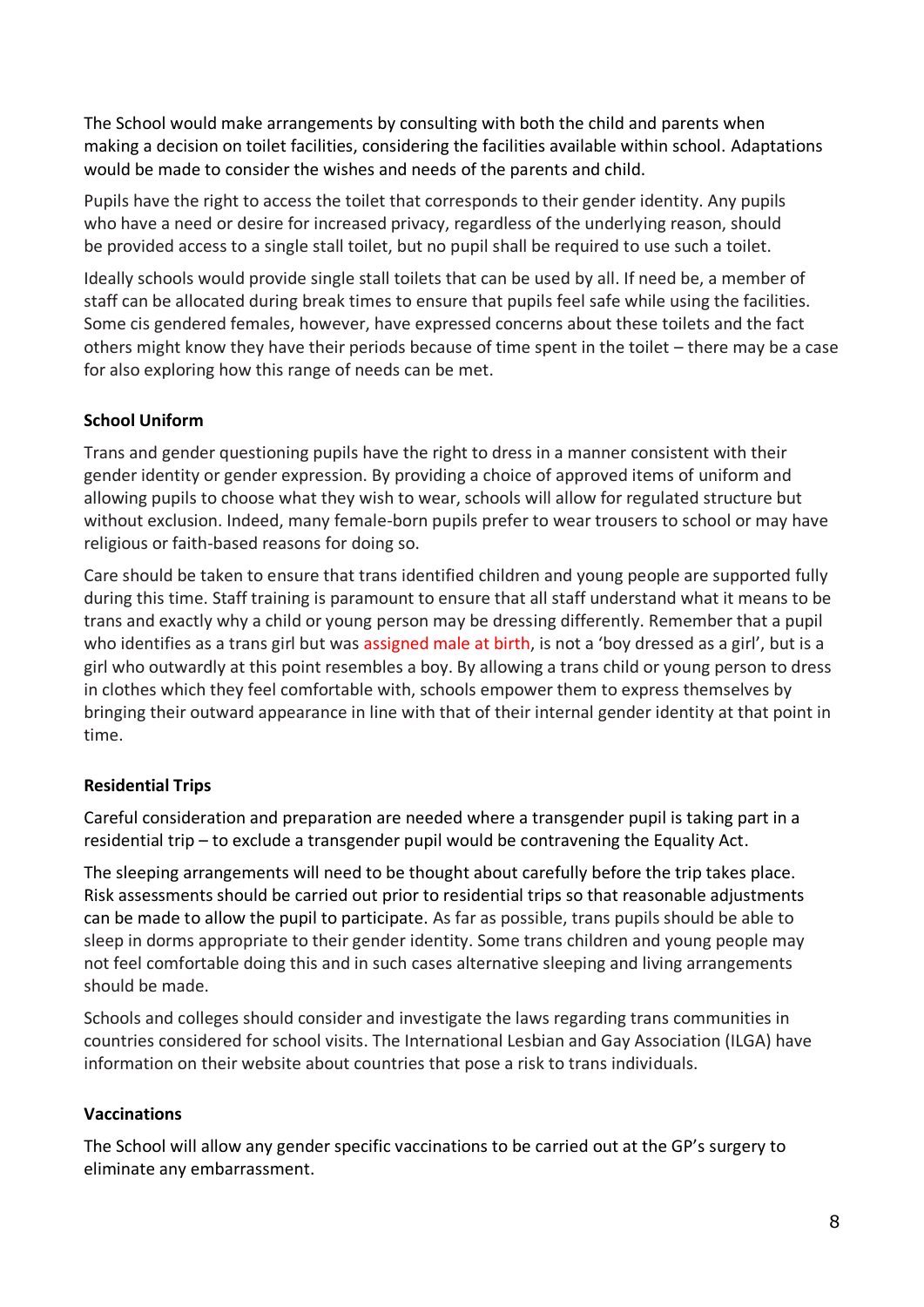#### **External Examinations**

The Joint Council for Qualifications states that:

*'The centre agrees to: enter candidates under names that can be verified against suitable identification such as a birth certificate, passport or driver's licence. You may need to check that the name the candidate is using within the centre is his/ her legal name rather than a 'known as' name.'*

Once a result is accredited, it will need to be linked with a Unique Pupil Number (UPN) or Unique Learner Number (ULN) which existed in the school census information submitted in January of the exam year. UPNs and ULNs are only linked with legal names, not preferred names. In order to use a chosen or preferred name on an exam document, a pupil will need to have changed their name by deed poll. If the pupil is under 16 then the consent of all people with parental responsibility is required. Once the pupil is 16, they can apply for a deed poll in their own right. Parental consent is not needed.

Although some young people may feel that they want to change their name by deed poll, others may not feel that this is a step that they are ready to take. When filling in exam documentation, they will have to use their birth name and gender. Staff should support such a young person to accept that this is a necessary measure, but that it does not invalidate their chosen identity. Staff should remain sensitive and supportive during such times.

Schools and colleges are encouraged to ensure a strategy is agreed with the pupil and their parents and carers. This then needs to be agreed with the various exam boards. DfE analysis of school performance may still present the pupil in the gender registered by their UPN.

#### **Confidentiality and Privacy**

All people, including pupils, have a right to privacy. This includes the right to keep private one's trans status or gender-nonconforming presentation at school.

Information about a pupil's transgender status, legal name, or gender assigned at birth also may constitute confidential medical information. School staff should not disclose information that may reveal a pupil's transgender status or gender- nonconforming presentation to others, including parents, carers and other members of the school community, unless legally required to do so or because the child or young person has asked them to do so. Staff should not discuss trans pupils outside of school with friends and so on, even when making no particular reference to their name or personal details. The trans community is such a small one that even a casual reference to a 'certain pupil' may be enough to out that individual or, at the very least, compromise confidentiality. When a child or young person initially discloses their trans status, it is important to talk to them about confidentiality and who, if anyone, they would like information to be shared with.

Trans and gender questioning pupils have the right to discuss and express their gender identity openly and to decide when, with whom, and how much to share information. When contacting the parent or carer of a trans or gender questioning pupil, school personnel should use the pupil's legal name and the pronoun corresponding to the pupil's gender assigned at birth unless the pupil, parent, or carer has specified otherwise.

#### **Media Interest**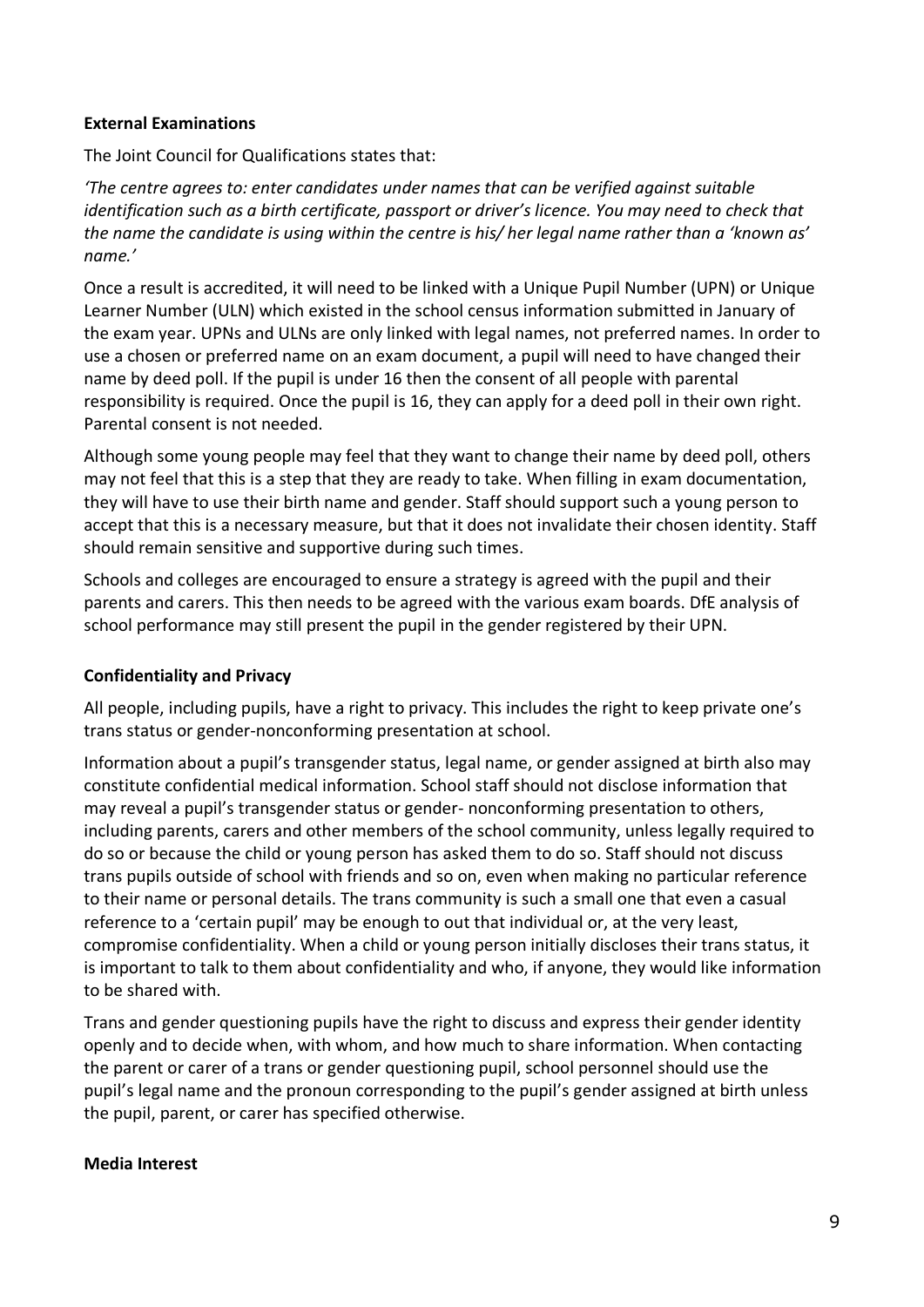Confidential information about pupils will not be shared with the school community; this includes wider staff, pupils, and other parents.

School staff will not engage with the press over this issue, all questions and enquiries will be passed to the Headteacher.

Staff must know their duties and responsibilities around data protection/GDPR so that they fully understand why information is protected, and when, how and to whom certain information can be released.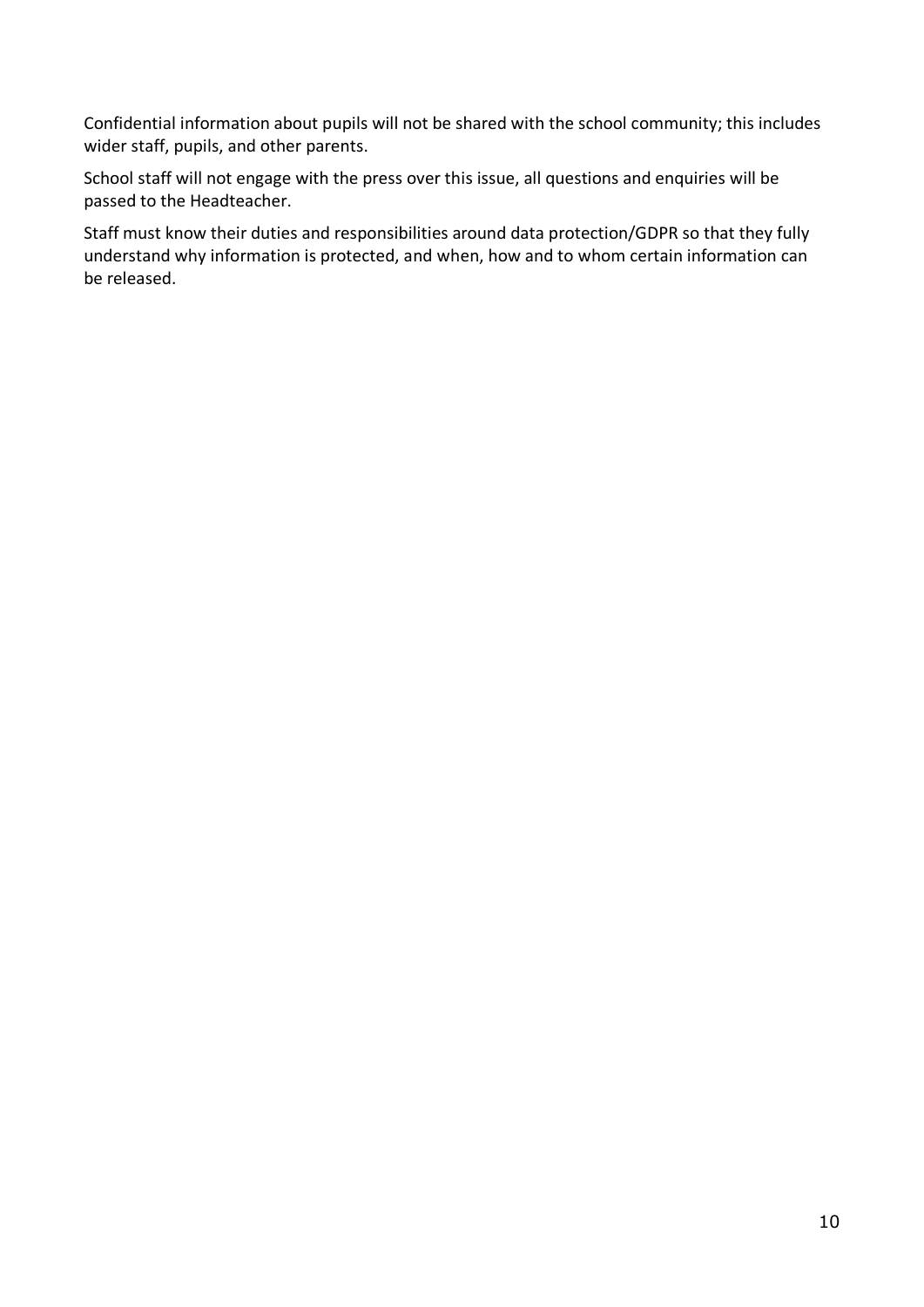### **Appendix 1 - Trans and employment**

The Government Equalities Office has guidance for employers, *the recruitment and retention of transgender staff,* states that the employer needs to address: *'what needs to be changed, when will this happen, what will happen to "old" records? This includes the school website, historical information on personal records (such as a reference to a previous period of maternity leave for a transgender man).'* Schools must make every effort to ensure that all historical records are amended or protected.

#### **DBS**

The DBS has developed a separate application procedure, which allows transgender applicants to exclude previous names from the Disclosure Application form. However, applicants will still be required to send details of their previous identity in a separate letter directly to the 'Sensitive Casework Team'.

#### **Pre-employment**

Individuals who have already adopted their new social gender have no obligation to inform the school of their change. Job applicants and interviewees will not be asked about their transgender status.

### **Appendix 2 - Ofsted**

Ofsted – Inspecting teaching of the protected characteristics in schools [https://www.gov.uk/government/publications/inspecting-teaching-of-the-protected](https://www.gov.uk/government/publications/inspecting-teaching-of-the-protected-characteristics-in-schools/inspecting-teaching-of-the-protected-characteristics-in-schools)[characteristics-in-schools/inspecting-teaching-of-the-protected-characteristics-in-schools](https://www.gov.uk/government/publications/inspecting-teaching-of-the-protected-characteristics-in-schools/inspecting-teaching-of-the-protected-characteristics-in-schools)

Ofsted – schools inspection handbook (September 2021) [https://www.gov.uk/government/publications/school-inspection-handbook-eif/schools-inspection](https://www.gov.uk/government/publications/school-inspection-handbook-eif/schools-inspection-handbook-for-september-2021)[handbook-for-september-2021](https://www.gov.uk/government/publications/school-inspection-handbook-eif/schools-inspection-handbook-for-september-2021)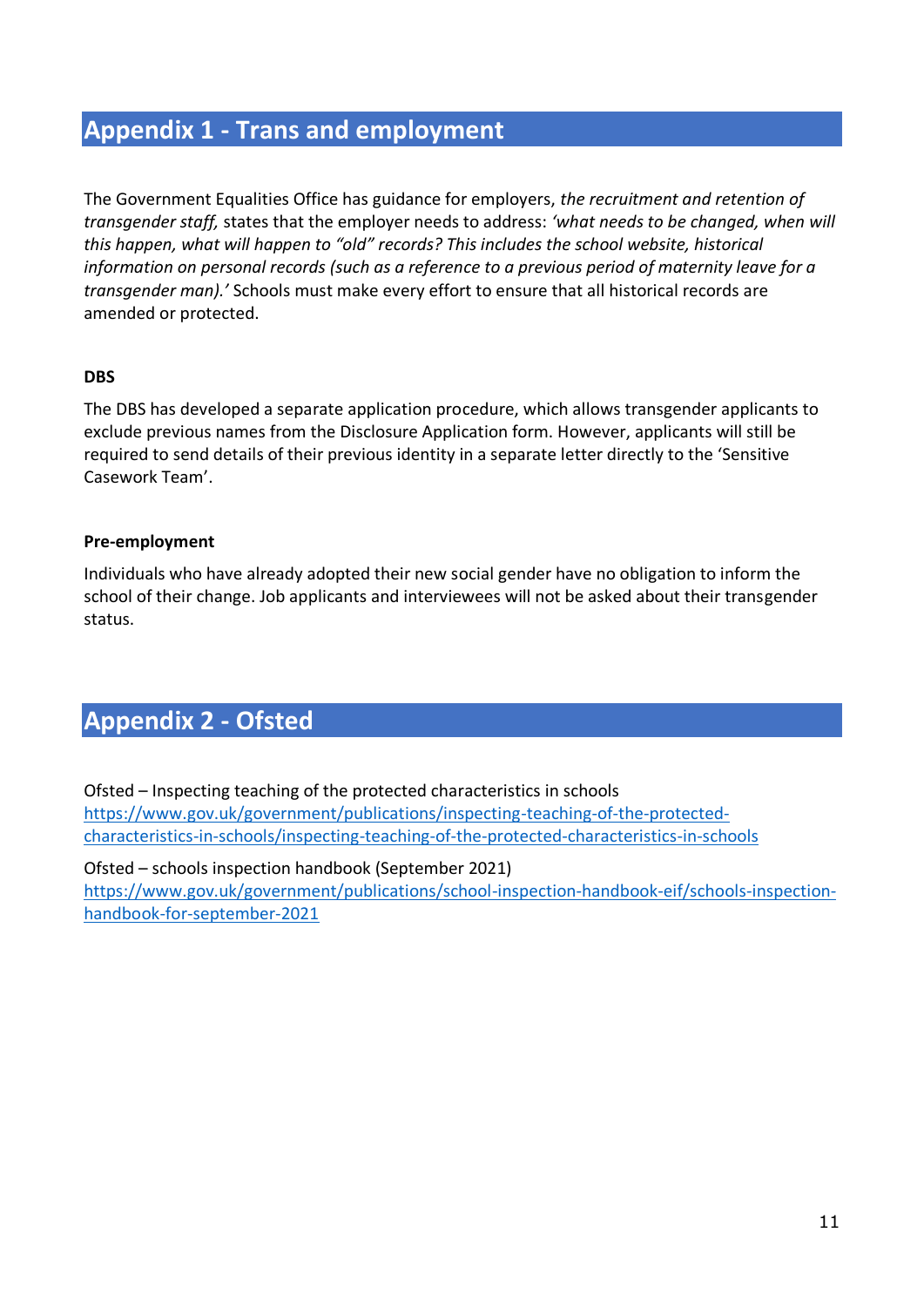### **Appendix 3 - The Law**

The Equality Act 2010 has strengthened and streamlined previous equalities legislation. Gender reassignment is one of the nine protected characteristics within the Act and is also included in the Public Sector Equality Duty. The Equality Act 2010 provides protection against direct and indirect discrimination, discrimination by association, discrimination by perception, discrimination in cases of related absence from work, and all forms of harassment and victimisation.

#### **The Human Rights Act 1998**

The following Articles from The Human Rights Act 1998 support the rights and needs of Trans people to live their lives in their true gender.

- Article 8: right to respect for private life and family life
- Article 10: freedom of expression
- Article 14: the prohibition of discrimination

#### **The Gender Recognition Act 2004**

The Gender Recognition Act 2004 is mainly concerned with the process by which a person can get a Gender Recognition Certificate, and correct their original birth certificate to match their true gender. This can only occur after a person reaches 18 years of age.

#### **The Equality Act 2010**

The Equality Act 2010 ensures legal protection against discrimination (direct or indirect) for everyone under the nine protected characteristics defined in the Act, one of which is Gender Reassignment (also known as Transgender).

Part 6 of the Equality Act 2010 makes it clear that the Act specifically refers to Schools and young people

#### **The Equality Act 2010 (2:1:7) states that;**

A person has the protected characteristic of gender reassignment if the person is proposing to undergo, is undergoing or has undergone a process (or part of a process) for the purpose of reassigning the person's sex by changing physiological or other attributes of sex.

#### **The Equality Act 2010**

The act applies to employment, education and a range of other areas where discrimination may take place. In order to be protected under the Act, a pupil will not necessarily have to be undergoing a medical procedure to change their sex, but they must be taking steps to live in the opposite gender, or be proposing to do so.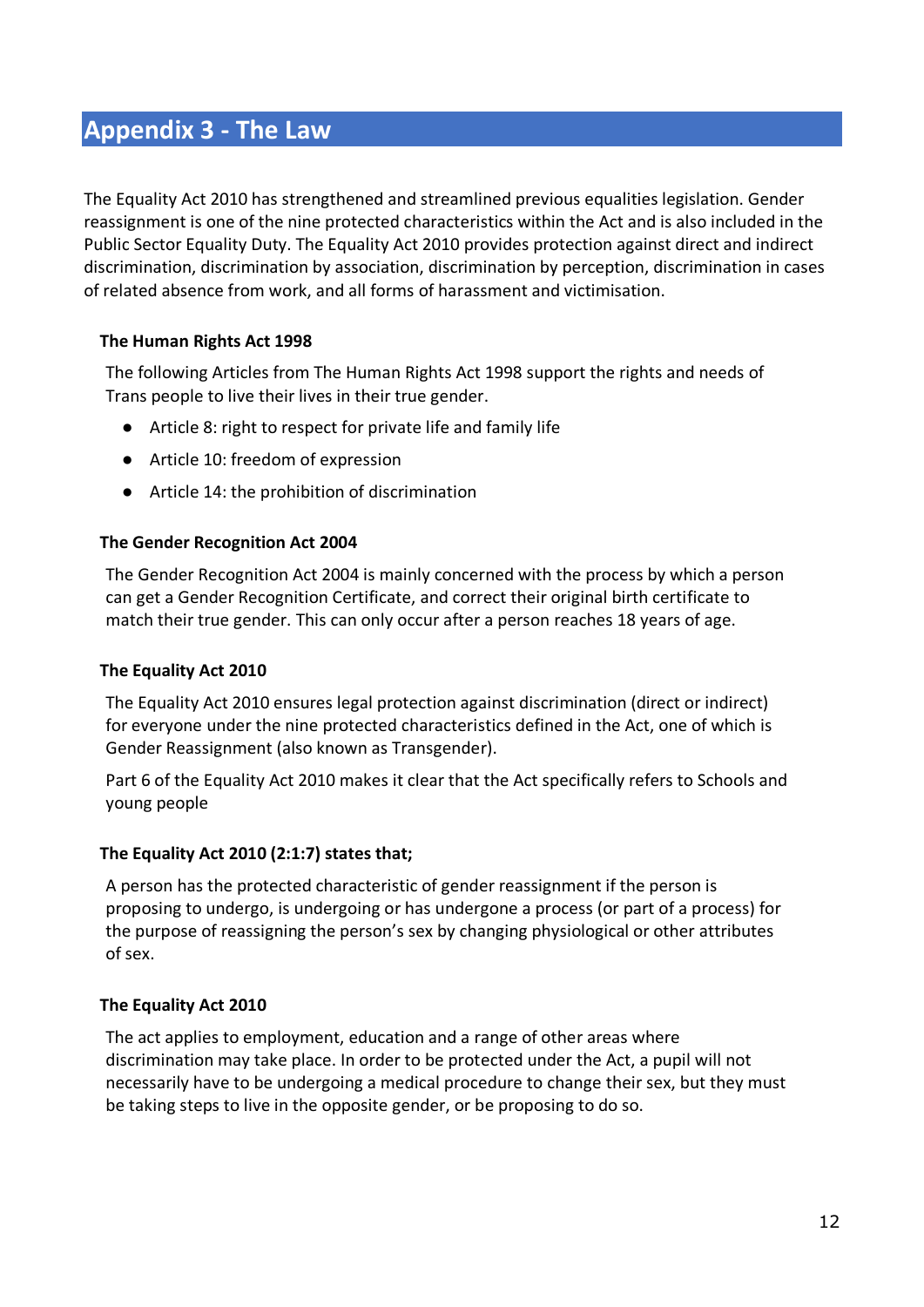## **Appendix 4 – Useful Sources of information**

| <b>Gender Identity Clinic</b>                                              | https://gic.nhs.uk/                                                                                                                                                                                                                                                                                                 |
|----------------------------------------------------------------------------|---------------------------------------------------------------------------------------------------------------------------------------------------------------------------------------------------------------------------------------------------------------------------------------------------------------------|
| DfE - Preventing and<br>tackling bullying 2017                             | https://www.gov.uk/government/publications/preventing-and-tackling-<br>bullying                                                                                                                                                                                                                                     |
| <b>DRM - Diversity Role</b><br>Models                                      | https://www.diversityrolemodels.org/<br>DRM seeks to prevent homophobic and transphobic bullying in UK schools                                                                                                                                                                                                      |
| <b>Education Support</b><br>Partnership                                    | https://www.educationsupportpartnership.org.uk/<br>Incorporating the Teacher Support Network, a charity dedicated to boosting<br>health, happiness and wellbeing among education staff and organisations                                                                                                            |
| Galop                                                                      | http://www.galop.org.uk/<br>LGBT+ anti-violence charity                                                                                                                                                                                                                                                             |
| <b>Gender Trust</b>                                                        | www.gendertrust.org.uk<br>Centre for professional people who encounter gender identity related issues in<br>the course of their work                                                                                                                                                                                |
| Gendered Intelligence                                                      | http://genderedintelligence.co.uk/<br>Organisation works with young trans people (ages 11-25). They offer a range of<br>services including Training sessions for professionals in organisations, schools<br>and youth services as well as mentoring to any trans, non-binary or gender<br>variant identified person |
| <b>GIDS - The Gender</b><br><b>Identity Development</b><br>Service         | http://gids.nhs.uk/<br>GIDS is a highly specialised clinic for young people presenting with difficulties<br>with their gender identity                                                                                                                                                                              |
| GIRES - Gender<br><b>Identity Research and</b><br><b>Education Society</b> | http://www.gires.org.uk/<br>Improve the lives of trans and gender non-conforming people, including those<br>who are non-binary and non-gender;<br>information for trans people, their families and the professionals who care for<br>them                                                                           |
| ILGA - International<br>Lesbian and Gay<br>Association                     | http://ilga.org/<br>The world federation of national and local organisations dedicated to achieving<br>equal rights for lesbian, gay, bisexual, trans and intersex (LGBTI) people across<br>the globe                                                                                                               |
| <b>LGBT Foundation</b>                                                     | http://lgbt.foundation/<br>A national charity delivering a wide range of services to LGBT<br>communities                                                                                                                                                                                                            |
| <b>Mermaids</b>                                                            | http://mermaidsuk.org.uk/<br>Support group offering information, support, friendship and shared<br>experiences to gender variant children and their families                                                                                                                                                        |
| <b>NTYN - National Trans</b><br><b>Youth Network</b>                       | http://ntyn.org.uk/<br>NTYN is a network of trans youth groups from around the UK and includes the<br>youth workers who support them                                                                                                                                                                                |
| ParentZone - LGBTQ+                                                        | https://parentzone.org.uk/lgbtq-hub<br>Support and information from a range of experts to help both parents and                                                                                                                                                                                                     |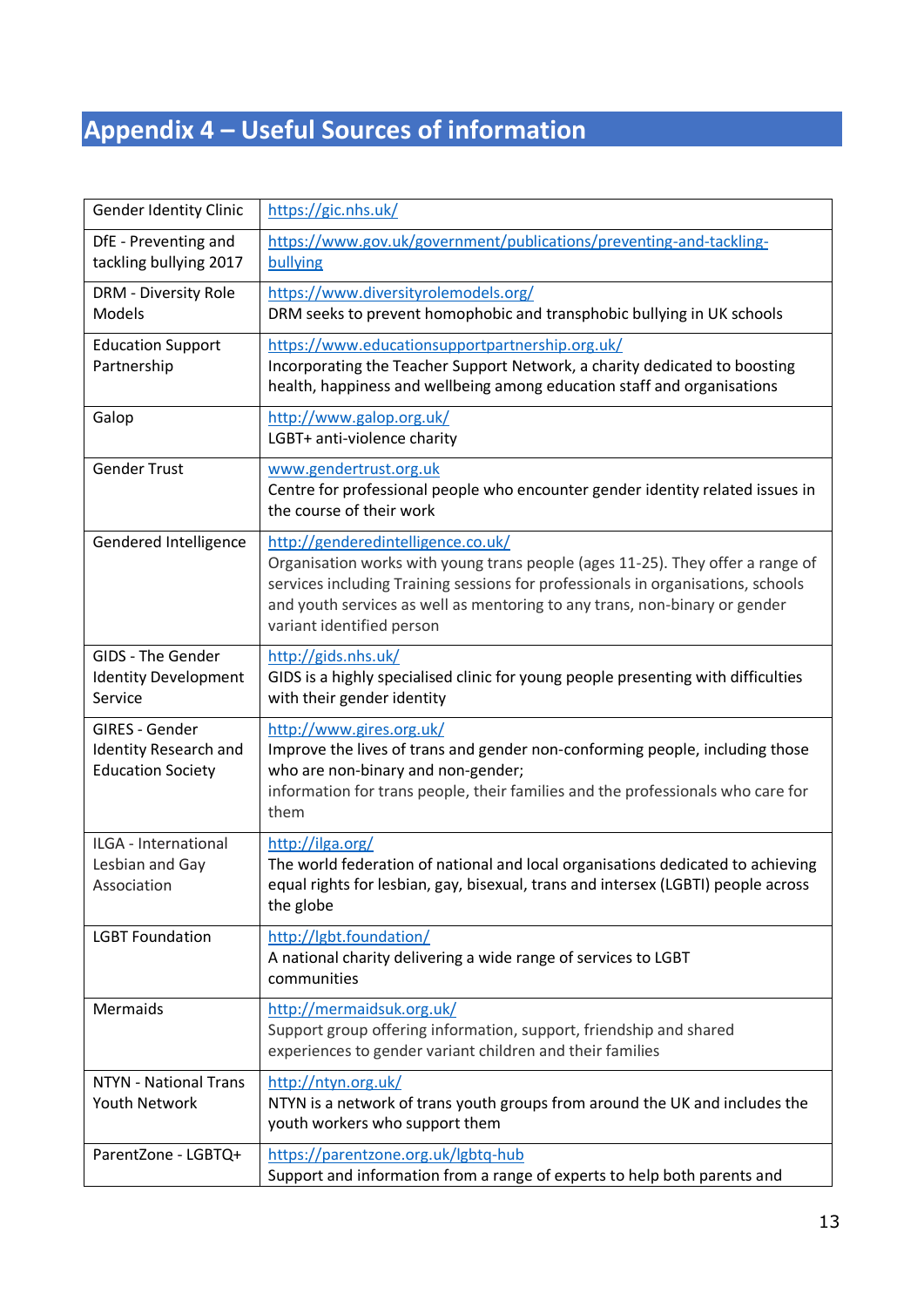| Hub                     | young people on a variety of LGBTQ+ related issues                                                                                                                                                        |
|-------------------------|-----------------------------------------------------------------------------------------------------------------------------------------------------------------------------------------------------------|
| Press for Change        | http://www.pfc.org.uk<br>Providing legal advice and support to trans and other gender variant<br>people                                                                                                   |
| Rainbow Teaching        | http://rainbowteaching.co.uk/<br>Provide free support and guidance to teachers and school staff to challenge<br>anti-LTBT+ bigotry in schools and to provide guidance on an LGBT+ inclusive<br>curriculum |
| Spectra                 | https://spectra-london.org.uk/<br>Trans-inclusive health and wellbeing organisation                                                                                                                       |
| Stonewall               | http://www.stonewall.org.uk/<br>Stonewall works to achieve equality and justice for lesbians, gay men, bisexual<br>and trans people                                                                       |
| <b>Transgender Zone</b> | www.transgenderzone.com<br>Support for transgender people                                                                                                                                                 |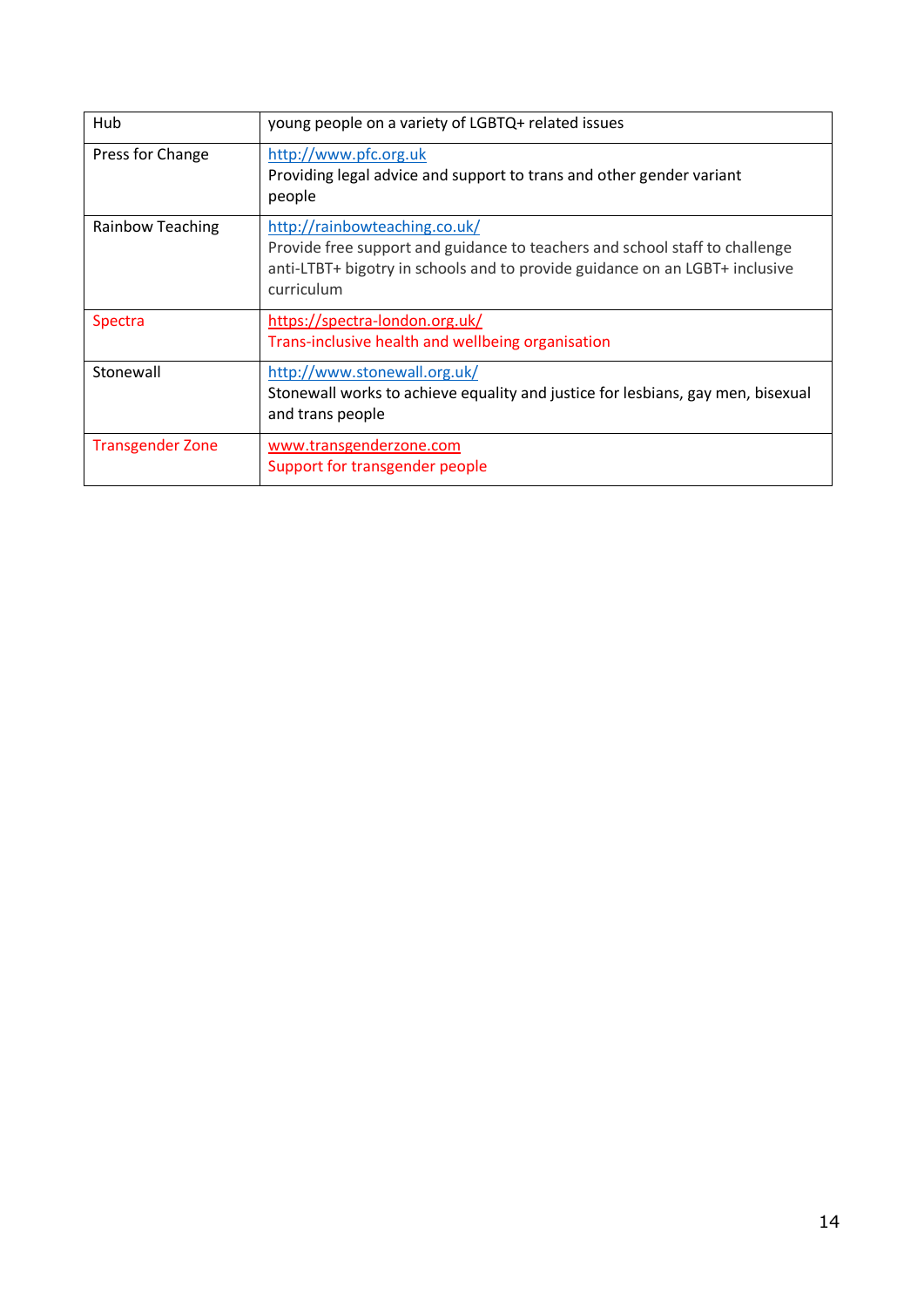## **Appendix 5 – Trans Glossary**

**AFAB** – Assigned female at birth.

**AMAB** – Assigned male at birth.

**Assigned gender** – The gender you were assigned at birth and raised as.

**Cisgender** – A person whose gender identity corresponds with the gender they were assigned at birth. For example woman who was assigned female at birth is a cisgender woman, or simply 'cisgender'. This can also be shortened to 'cis'. Also a term for non-transgender people

**Coming out** – A process by which a trans person will tell friends/family/co-workers etc about their trans status

**Cross dresser** – A less used term to describe a person who dresses in the clothing of the opposite gender as defined by socially accepted norms. They enjoy wearing the clothes of the opposite gender occasionally, but they do not want to live their lives as the opposite gender and therefore do not seek hormone therapy or surgery (though some trans people may also not seek hormone therapy or surgery).

**Deed Poll/Statutory Declaration –** The means by which a person can legally change their name.

**Gende**r – How a person feels in regard to male/female/neither/both. A cognitive process of recognising one's identity.

**Gender affirming healthcare or surgery** – Medical interventions that affect the masculine/feminine aspect of someone's body in order to support them to feel affirmed in their gender.

**Genderqueer** – A gender diverse person whose gender identity is neither male nor female, is between or beyond genders, or a combination of male and female.

**Gender dysphoria** – A recognised medical term which refers to the physical/mental/ social discomfort of being perceived and living as one's assigned gender.

**GIC** – Gender Identity Clinic.

**Intersex** – A term for a variety of conditions in which a person is born with a reproductive or sexual anatomy that doesn't seem to fit the typical definitions of male and female.

**Non-binary** – A person whose gender identity is not confined to being either male or female. To not identify within the binary male or female ideologies in Western society

**Oestrogen** – Sex hormone which may be prescribed to some trans women and trans feminine people.

**Outed** – When a trans person's gender status is made public knowledge without their consent. This can happen either by people deliberately talking about this person being trans or by careless violation of confidentiality.

**Pansexual** – A sexual or romantic attraction towards people that is not dependent on the other person's gender identity.

**Passing** – Being seen or read as the gender you present yourself as, e.g. a male identifying person being read as male.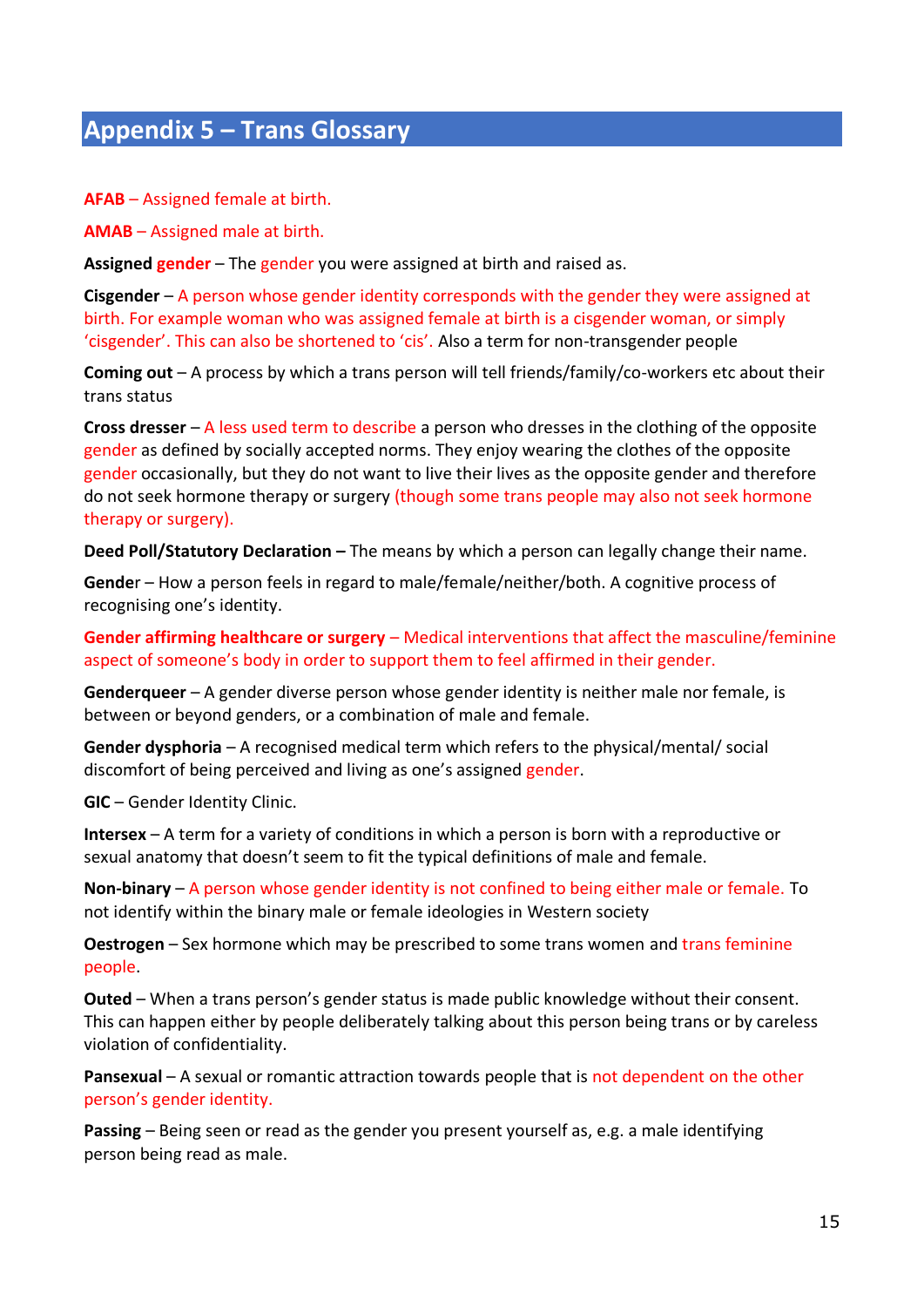**Pronouns** – He, him, his, she, her, they, them, their, hir, sie, ey, zie. (gender neutral).

**Sex** – Assigned at birth in relation to ones genitals, chromosomes etc.

**Sexual Orientation** – Attraction to people. i.e. gay, straight, bisexual, pansexual etc.

**Stealth** – Living in one's acquired gender without anyone knowing about one's trans status. A person may choose to be stealth in some areas of their lives but not others.

**Testosterone** – Sex hormone prescribed to some trans men and trans masculine people.

**To gender** – To assign someone else a gender by noticing behaviour and body presentation.

**Top surgery** – Known term that is used by trans people when referring to chest surgery which removes a person's breasts.

**Transfeminine** - Transfeminine, often abbreviated to transfem, is a term used to describe [transgender](https://gender.wikia.org/wiki/Transgender) people who generally were assigned male at birth and [identify](https://gender.wikia.org/wiki/Gender_identity) with a [feminine](https://gender.wikia.org/wiki/Femininity) gender identity to a greater extent than with a [masculine](https://gender.wikia.org/wiki/Masculinity) gender identity.

**Transgender Person** – A person whose gender identity is different from the sex they were assigned at birth. Some trans people will choose to transition socially and some will take medical steps to physically transition (with the help of hormone therapy and/or surgery) to live in the gender role of their choice.

**Trans man/Transgender man** – A man who was assigned female at birth but who identifies as male.

**Transmasculine -** Transmasculine is a term used to describe transgender people who generally are assigned female at birth**,** but identify with a masculine gender identity to a greater extent than with a feminine gender identity.

**Trans woman/Transgender woman** – A woman who was assigned male at birth but identifies as female.

**Transgender/Trans** – An umbrella term which can be used to describe people who are:

- Transgender
- Transsexual
- Cross-dresser
- Neither male nor female
- Androgynous
- A third gender
- Or who have a gender identity which we do not yet have words to describe.

**Transition** – What constitutes as transitioning may be different for many trans people, e.g. medical transition, social transition, etc.

**Transphobia** - Irrational fear, hatred, abuse etc. of trans people and people who do not conform to traditional gender norms.

**Transsexual** – A less used term to describe someone who is transgender. Unless a trans person uses the term transsexual for themselves, it should generally be avoided in favour of transgender.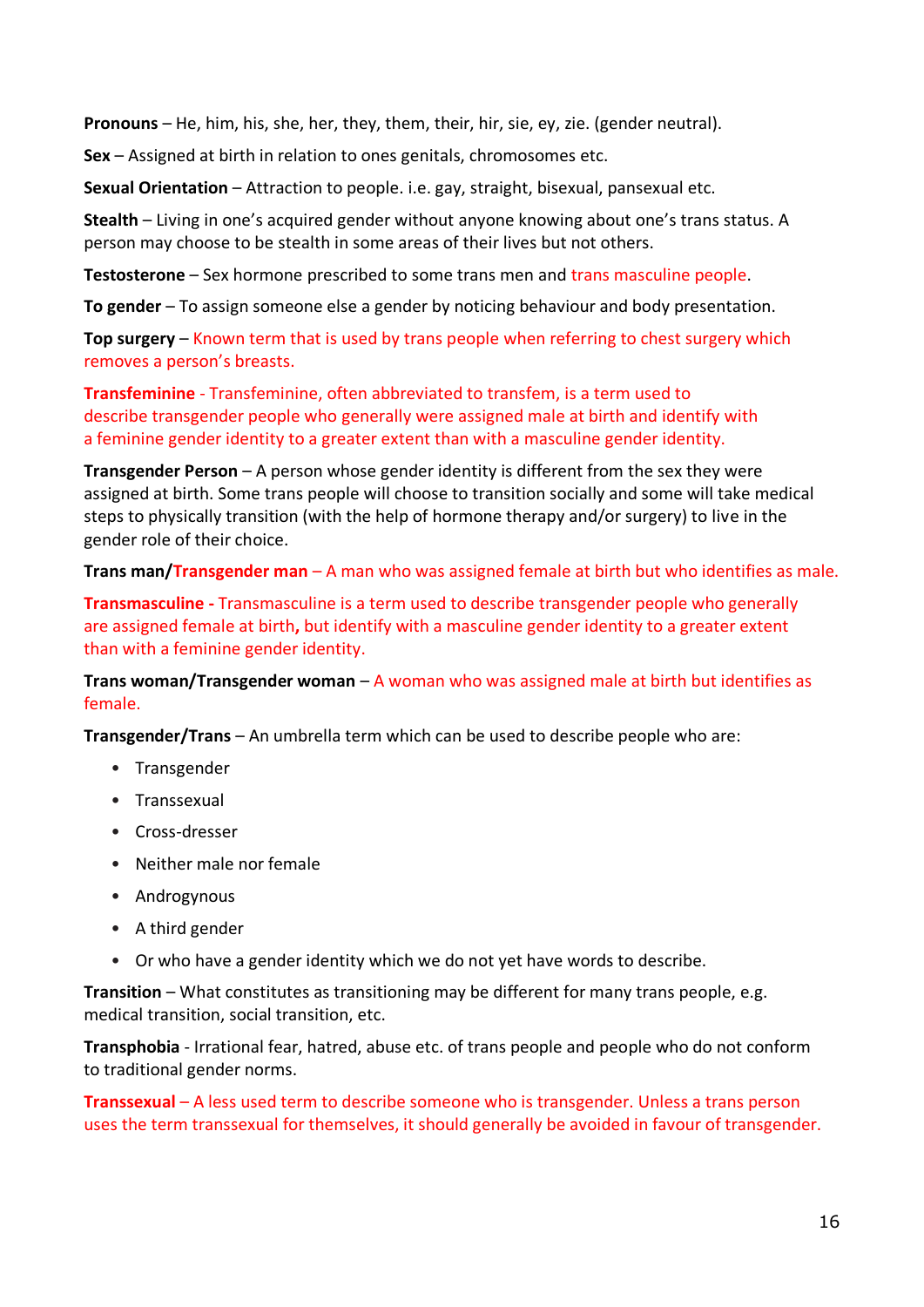## **Appendix 6 - Autism and Transgender**

Research suggest that autistic students are

- more than 7 times more likely to experience conflicting gender and sexuality issues;
- 20% will experience gender dysphoria (compared to 1% of the typical population);
- 41 percent of transgender individuals will attempt suicide.

Learning how to recognize gender variance in autism is vital. It's also vitally important to tell if the issues an individual is living with are of a permanent nature and what the best ways to educate, support and tap into resources for students on the spectrum are.

Autistic students often have a single focus. This often leads to autistic difficulties with 'change,' and multitasking, as well as a need for sameness, structure and routine. Being single minded, literal, ritualistic, resistant to change and naturally poorly equipped in social situations can cause autistic individuals to believe they are inadequate as human beings; this negatively impacts mental health (MH) and self-esteem. The general, or typical population, have brains wired up to allow multi-focus and, therefore, are at an advantage in social situations requiring divided attention. They are also at an advantage when it comes to recognizing sexuality, issues of gender, social propriety and personal needs for autonomy and, therefore, will connect to these at an appropriate time, often before the age of seven.

When living with gender dysphoria (GD) and autism, however, individuals are doubly disadvantaged. Statistically autistic individuals are 9 times more likely to die by suicide (7.5%- 15%) than individuals in the typical population while individuals in the typical population living with GD are 40-50 times more likely to attempt suicide. When it comes to issues of gender, sexuality, sexual orientation and keeping children safe, parents and teachers need to have conversations with their children. Ideally, these conversations should happen early, happen often and be non-judgmental. It's simply a case of sharing the facts. Using real terms to label body parts (and give the child the slang term too) is very important. Most autistic children do best with appropriate language rather than with slang. So, a vagina is the right word, not 'your fanny'. Schools also need to support families by adding to what parents teach so there is consistency between home & school. Sometimes parents and families are uncomfortable around these issues and leave gender and sex education to the school. Although this isn't ideal, schools do need to take up this challenge.

Gender dysphoria used to be thought of as gender disorder and was considered a psychiatric condition requiring psychological intervention (such as psychotherapy and counselling) to aid an individual in accepting their body and cis-gender as identified at birth. Although transitioning from one gender to another also occurred it was not understood in the way it is today. Now, in the Diagnostic and Statistical Manual of Mental Disorder, gender dysphoria is understood as a biological condition, rather than a psychological one. The treatment for this biological condition is to transition from one gender to the other as owned by the individual concerned. Although, for some, transition takes place only at the social level, for others it will be social and aided by medical transition processes too.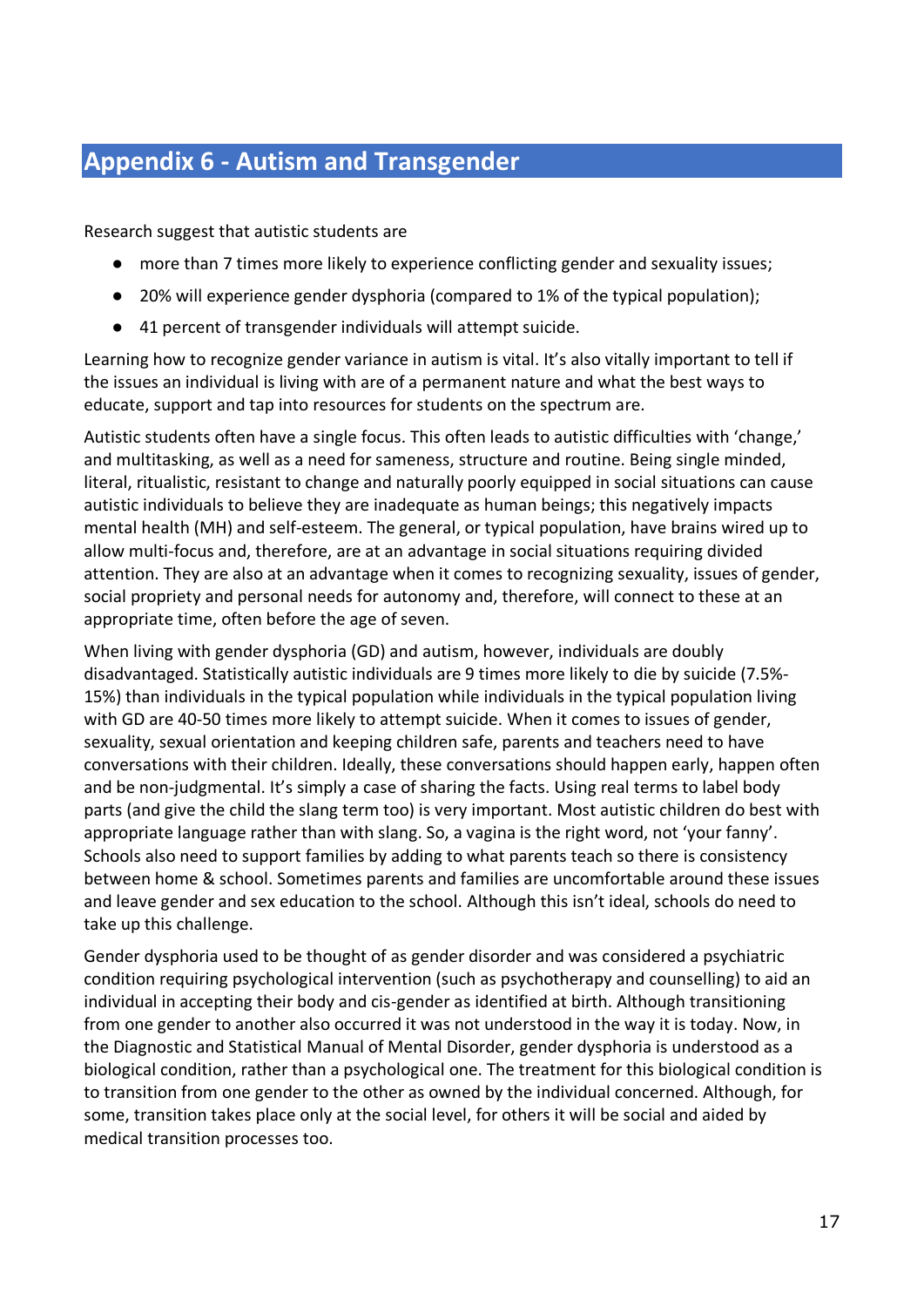#### **Consideration of the additional barriers and disadvantage that autistic individuals may experience due to non-binary gender identity**

If you are living as an autistic individual and you are comfortable being yourself, rather than feeling pressured to conform to societal ways and expectations, you may face additional barriers in your daily life experience. For example, if you are six feet tall, broad shouldered and have a deep male voice but are more at home in feminine clothes because you are living in the female gender identity, you might find it difficult relating to society around you. This is because 'typical' society operates on traditional norms of what constitutes 'usual' (considered as normal by most) behaviour. Most male bodied individuals identify as male and this fits with societal expectation. When a male bodied person identifies as female, but isn't conforming 'medically' to how a female might present physically, this disadvantages that individual.

Some 'transgender' autistic individuals are in touch with their own gender identity but do not cope with medical transitioning to show that gender to the rest of the world around them. They see no point in having to obey 'typical' expectations on gender identity for a variety of reasons. Some of those are connected to fear of change, some to disconnection of what might be happening to others (discomfort) who are in contact with them, for some, person/object permanence is a cognitive process not yet complete enough for them to let go of who they've been while for others they simply see no need. Whatever the reason, they need our support and acceptance. Trying to get individuals to change simply to fit societal expectation is not a good reason. If, once they are mature enough, safe enough and desiring of such a change, this inspires them towards a fuller transitional process, they need support to follow through. However, many autistic trans individuals are very happy living in their chosen gender without any medical intervention. This will always present difficulties for them within the wider community; at least until the wider community is much more accepting of difference.

#### **Consider how barriers can be reduced or removed and young people & adults educated and supported to understand their gender identity**

Working to raise awareness of autism and gender dysphoria will help inform the wider community that autism and gender dysphoria can coexist. However, responding to the practicalities requires more than just awareness. In the longer term consideration will be required in relation to how we categorise things as 'his' and 'hers' when it comes to public conveniences, clubs, Bars, shopping areas, school uniform. When a person with a disability needs to use a toilet for the disabled, there isn't usually a 'his 'and 'hers' public convenience. As an example a young trans autistic youth, aged thirteen, was told to use the disability toilets at school. He felt upset with this option because, he argued, he didn't have a disability. For autistic individuals who are non-binary in their gender identity, or are living as trans men and women (boys and girls) where the gender they identify with is not that assigned them at birth, finding their 'place' is often doubly difficult and schools and colleges have a role to play in not making this any harder.

*It is a complex and challenging journey for all children and young people who disclose that they may be: non-binary, living with gender variance, asexual, Gay or Bi-sexual, a trans gender person, and so on, keeping safe takes the support of all. This guidance provides some ideas to help think through how to respond to these challenges, there is no single right answer that fits every situation or every child.*